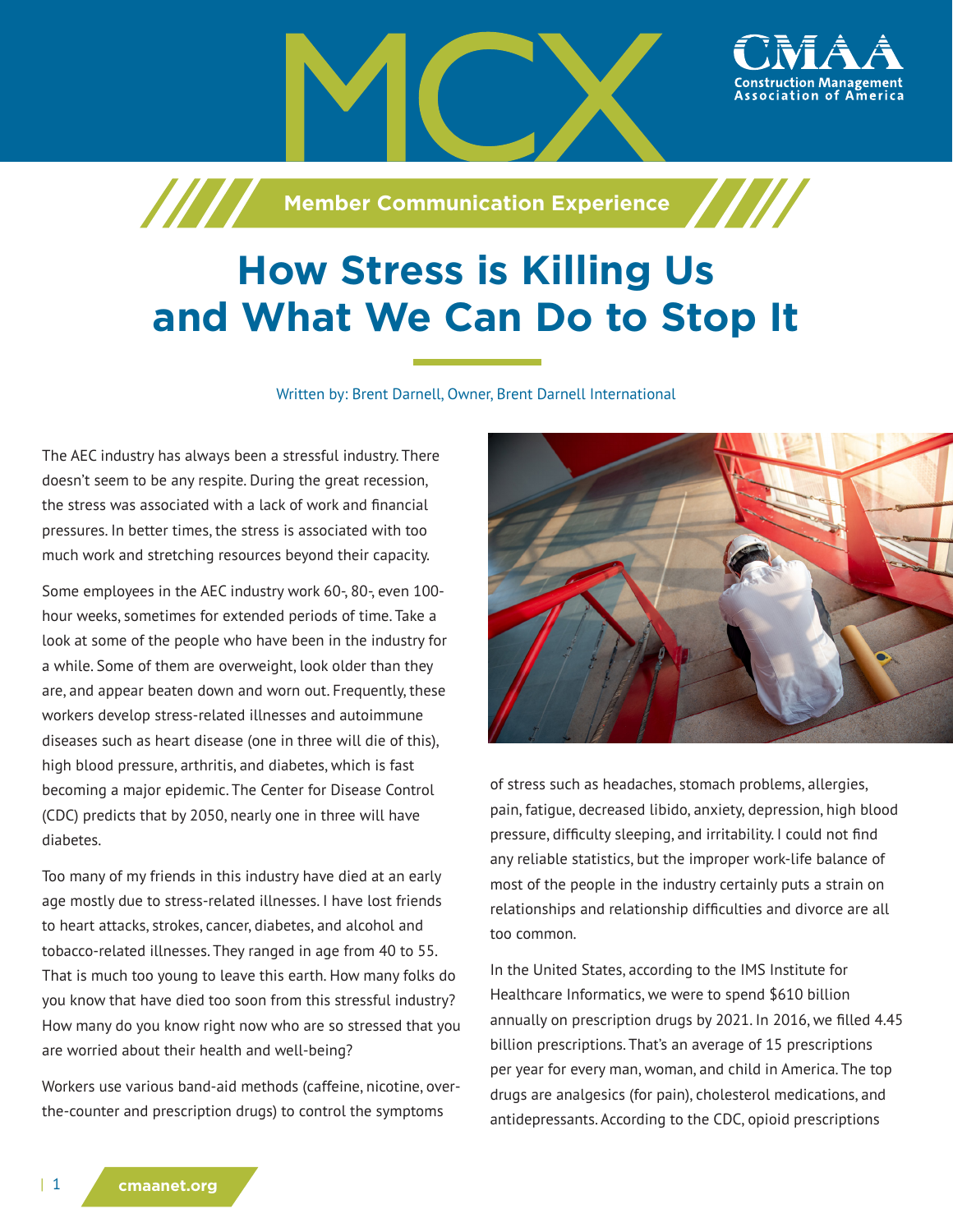quadrupled from 1999 to 2014. Deaths from these drugs increased similarly during this time period.

According to the Center for Medicare and Medicaid Services, per capita spending on healthcare in the U.S., the highest in the world, was  $$10,348$  in 2016 - 31% higher than Switzerland, the next highest country for healthcare spending. Some of these drugs, both over-the-counter and prescription, are taken to alleviate the symptoms of stress and stressrelated illnesses. Recent studies also indicate that there may be a link between stress and obesity, a dire health issue in the United States and quite prevalent among the AEC folks.

Companies are beginning to wake up to this reality and address this issue. Using emotional intelligence, we can measure stress and burnout by measuring such traits as stress tolerance, self-actualization, interpersonal relationships, happiness, and optimism. Leadership program participants often complete a physical survey that tells us how their body is working. With these evaluations, we can determine if stress and burnout are problems and deal with them before they manifest themselves in the form of sickness, low productivity, absenteeism, and chronic disease.

We must educate our folks on the importance of basic stress management techniques. At Brent Darnell International, we teach basic breathing, mindfulness, and meditation techniques. We also teach yoga and put a major focus on sleep, nutrition, and exercise to combat these physical and mental manifestations of stress. Many of our participants report that they have stopped taking the drugs that they used to take to alleviate a symptom of stress.

If you have not implemented a wellness initiative at your company, I highly recommend that you do so. Teach your folks about the consequences of stress and how to take better care of themselves. In addition to decreasing absenteeism, chronic disease, and insurance costs, it will actually increase productivity and your bottom line.  $\sum$